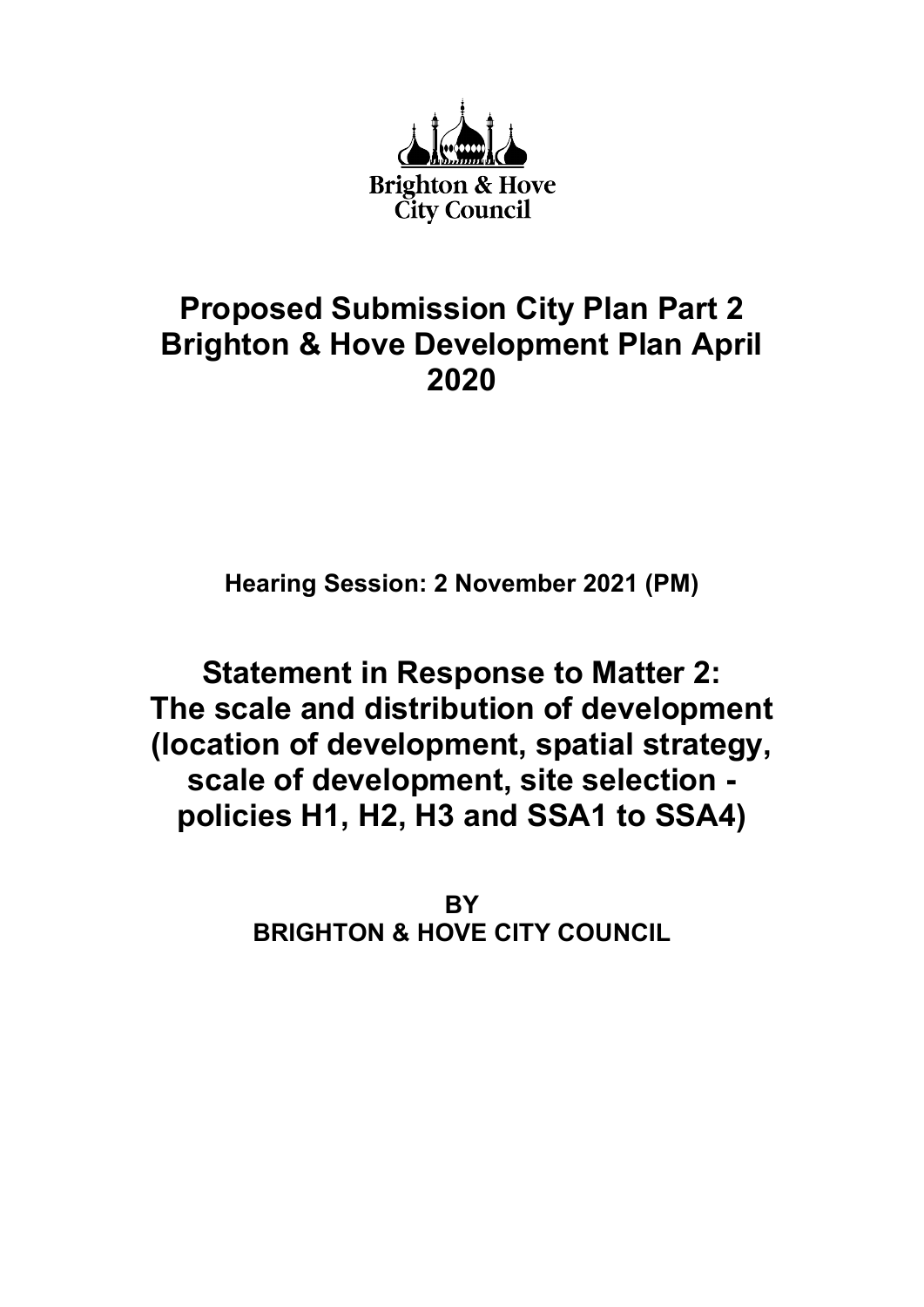## List of Abbreviations

CPP1 - City Plan Part 1 CPP2 – City Plan Part 2 LDS – Local Development Scheme SHLAA – Strategic Housing Land Availability Assessment UCO – Use Classes Order UFA – Urban Fringe Assessment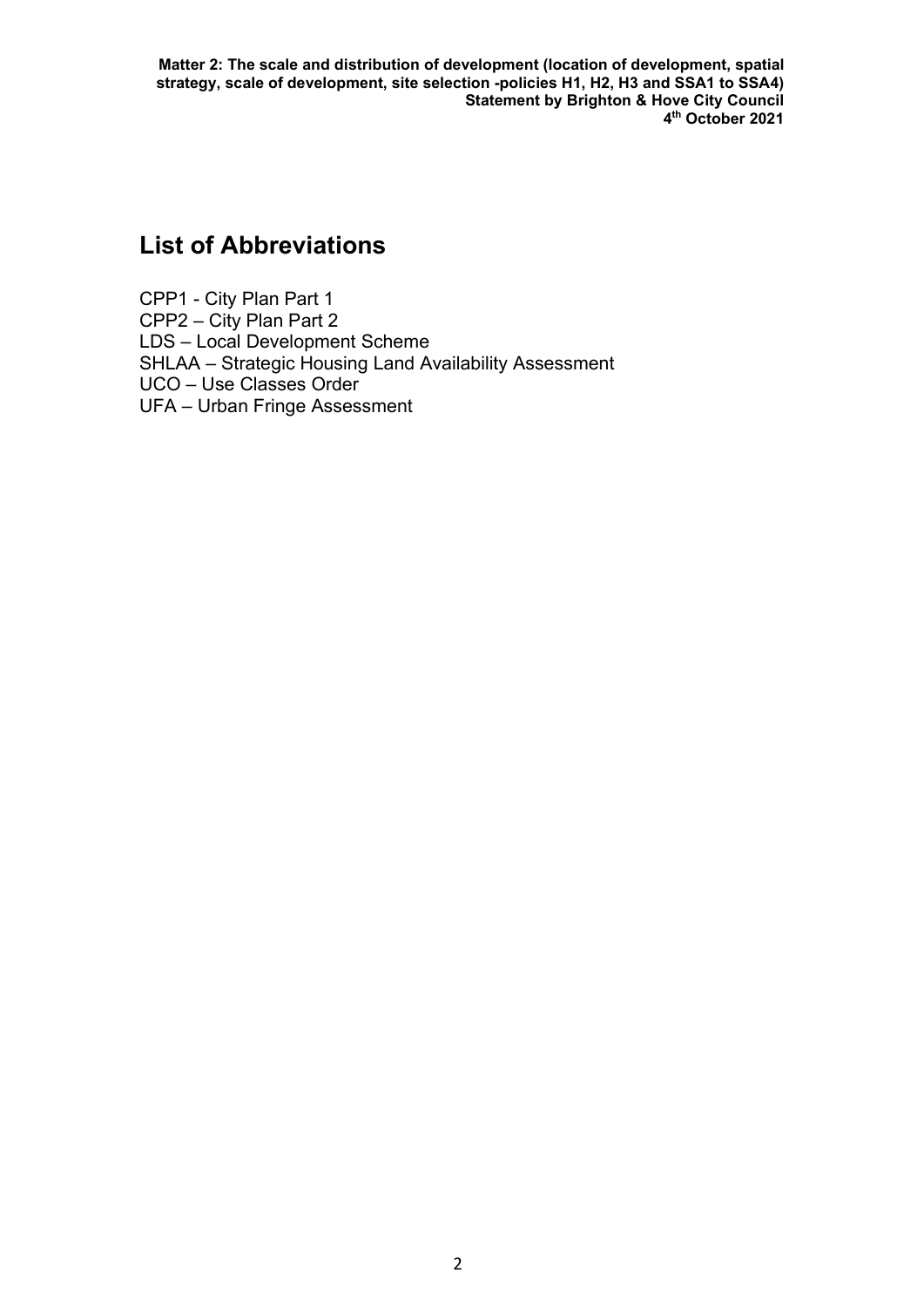## Matter 2: The scale and distribution of development (location of development, spatial strategy, scale of development, site selection -policies H1, H2, H3 and SSA1 to SSA4

Is the Plan positively prepared and justified, effective and consistent with national policy and the City Plan Part 1 in relation to the scale and distribution of development proposed and the site selection process?

## Issue 1 Scale and distribution of development

Q1. What context does the City Plan Part 1 provide in terms of the scale of development required in the area? What are the specific requirements for housing, employment, retail etc? Is the scale of development in the Plan consistent with this? (see Initial question 20-22 and Council's response)

- 1. The adopted CPP1 provides the context for the scale and distribution of development to be provided over the plan period to 2030. Paragraphs 1.13-1.23 of CPP1 describe the context and challenges for the City Plan. Brighton & Hove is a tightly constrained, compact city situated between the South Downs National Park and the sea. These 'natural boundaries' define and limit the outward expansion of the city. In addition, within the built-up area there is a relatively limited legacy of derelict or vacant sites.
- 2. The scale of development to be provided is summarised in CPP1, Table 2 – Summary of Development proposals; Table 3 – Housing Delivery and Table 4 – Employment Floorspace provision.
	- Policy CP1 sets a minimum housing requirement of 13,210 homes and indicates the broad spatial distribution across the city.
	- The requirement for employment is for 112,240 sqm of office floorspace (B1a, B1b) and 43,430 sqm of industrial floorspace (B1c, B2 and B8). Table 4 in CPP1 sets out planned provision through the Development Area proposals.
	- Policy CP4 does not set a requirement for retail provision. Policy DA1 makes provision for 20,000 sqm comparison floorspace through the strategic site allocation Brighton Centre and expansion of Churchill Square. Policy DA2 makes provision for 5,000 sqm (A1–A5) for the Inner Harbour strategic site allocation.
- 3. BHCC01 Question 21 and the TP06 Housing Provision Topic Paper demonstrate that a total potential supply of 15,096 net dwellings is currently identified taking account of deliverable housing from different sources. A total of 4,391 net dwellings have already been completed leaving a minimum figure of 8,819 dwellings required to meet the CPP1  $13,210$  target<sup>1</sup>.

<sup>&</sup>lt;sup>1</sup> Table 3, Appendix 3, BHC01 and also TP06, Appendix 1, Tables A1.1 A.7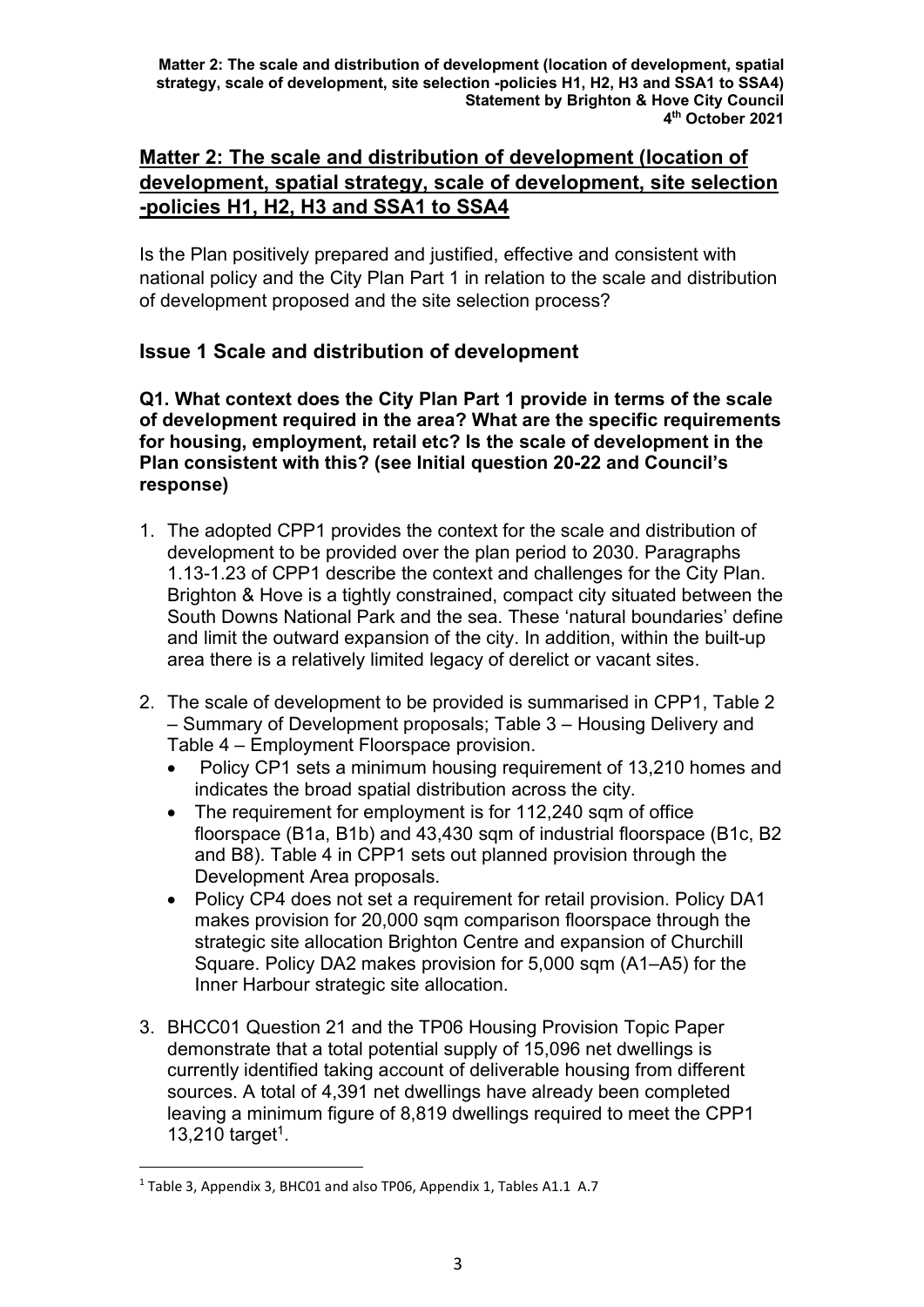- 4. BHCC01 Table 3, Appendix 3, and TP06 Table 3 show how the CPP2 site allocations will contribute to meeting this remaining target alongside other housing supply sources. The CPP2 allocations provide for 3,276 dwellings comprising 1,100 dwellings on four strategic sites (Policies SSA1-SSA4); 1,277 dwellings on non-strategic sites within the built-up area (Policy H1); and 899 dwellings on urban fringe sites (Policy H2). Together these comprise 37% of the outstanding City Plan housing requirement. Further detail can be found at Section 4 of TP06 and the Council's responses to Matter 3.
- 5. CPP1 acknowledges that there is a shortfall of employment sites to meet forecast needs and identifies a role for CPP2 in allocating additional employment and mixed-use sites to ensure employment land delivery is maintained over the plan period (Policy CP3.6). Importantly, CPP1 acknowledges that this shortfall will also need to be addressed through a partnership approach with neighbouring authorities and the Local Enterprise Partnership. The CPP1 Inspector<sup>2</sup> recognised that CPP1 did not seek to accommodate all identified employment floorspace needs; that there were significant constraints to finding new land and that this had been recognised as duty to cooperate issue.
- 6. BHCC01, Table 4 in Appendix 4, identifies the CPP2 planned employment land provision. The table shows that through CPP2 strategic site allocations and allocations for mixed-use housing sites, delivery of additional employment land will be maintained over the plan period, reducing the shortfall of employment sites against forecast needs. Additional explanation is included at Appendix 5 and the Council's response to Matter 4.
- 7. Additional retail provision is included as part of mixed-use development for a number of the strategic site allocations (SSA3, SSA4, SSA5, SSA6). This would now be included within Use Class E under the Use Classes Order (UCO) as amended in September 2020.
- 8. The council therefore considers the scale of development in CPP2 is consistent with the requirements set out in CPP1.

Q2. What context does the City Plan Part 1 provide in terms of the distribution of development in the City? Is the proposed distribution of development in accordance with the City Plan Part 1 and sustainable development principles? Does this include at least 10% of the housing requirement on sites of less than 1 hectare? (see Initial question 20-23 and Council's response)

9. CPP1 sets out the spatial strategy for the distribution of development across the city to 2030. This is summarised in Table 1, CPP1 and is

<sup>&</sup>lt;sup>2</sup> Document CD15, Examination Library, The City Plan Part One Inspector's Report.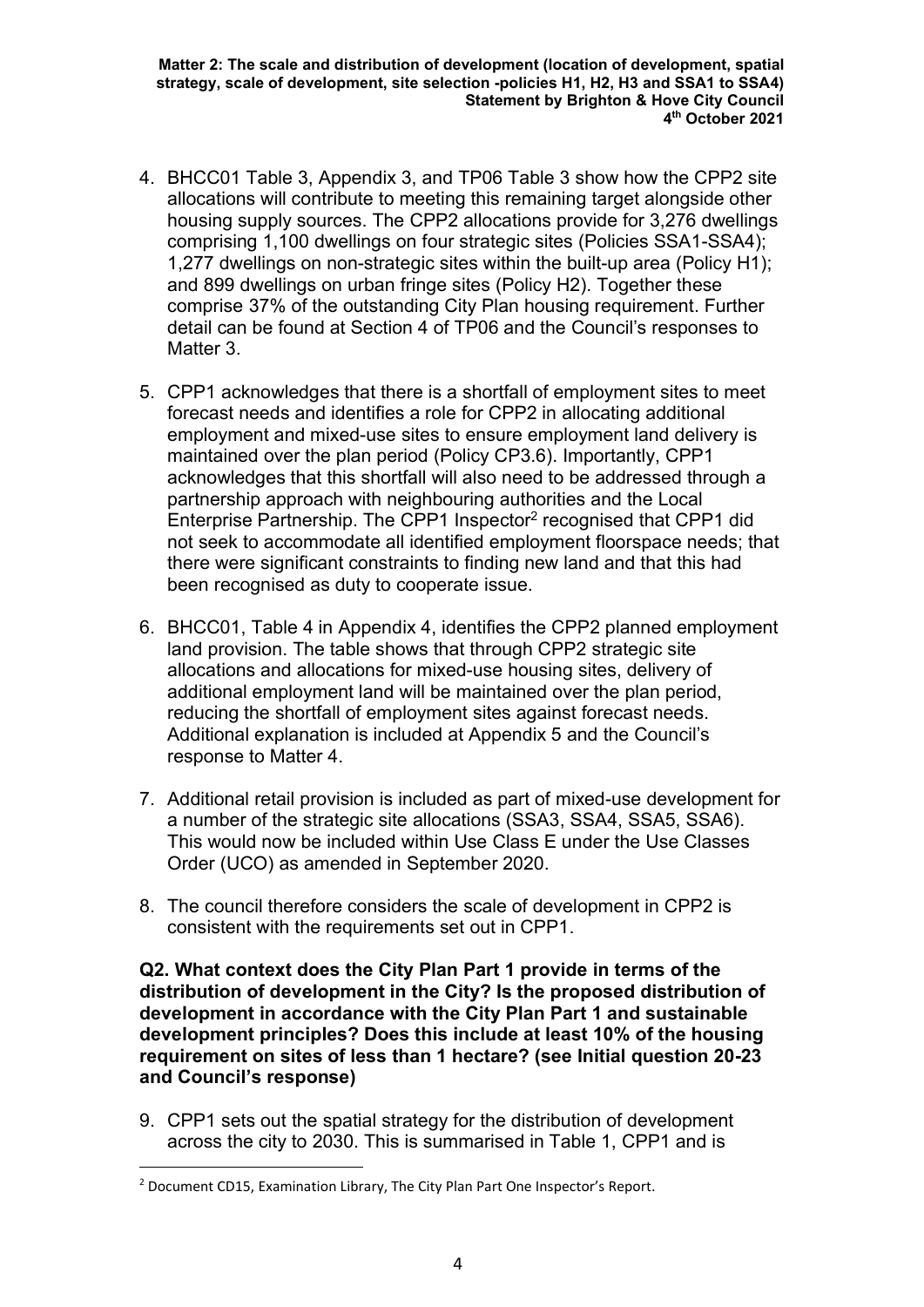described at paragraphs 2.19–2.25. Policy CP1 sets the spatial strategy for housing and CP3 the strategy for employment provision. The majority of planned development will take place on brownfield sites within the city's existing built-up area. Development within the eight Development Areas (DA1-DA8) will benefit from close proximity to sustainable transport links and local facilities or are areas with capacity where accessibility can be improved. The urban fringe is identified as providing some limited potential to contribute to the city's significant need for housing, but there is a requirement for development to be sustainable and to secure a range of environmental benefits.

- 10. The proposed site allocations in CPP2 will assist the delivery of the spatial strategy and are considered consistent with it. TP06 Table 4 and Appendix 1 illustrates the CPP2 housing supply position against the CPP1 position. In overall terms, an additional 346 dwellings will be delivered from the Development Areas (6,351 compared to 6,005 in CPP1) and smaller sites are estimated to increase their contribution. With respect to CPP1 DA6 Hove Station Area, the planning consent achieved for CPP2 SSA4 does significantly increase housing delivery in this part of the city but is not considered inconsistent with the strategy which is to focus development in accessible locations. See also Council response to Matter 6, question 2.
- 11. The response to BHCC Question 23 demonstrates that at least 10% of the housing requirement will be delivered on sites of less than 1 hectare. See also Council response to Matter Statement 3.

## Q3. Are there any other specific requirements of this Plan as set out in City Plan Part 1?

- 12. BHCC01 Table 2 sets out in detail what CPP2 needs to do to fulfil the requirements of CPP1. In summary it identifies:
	- Requirements for additional site allocations to assist in meeting the development requirements in CPP1;
	- Where CPP2 site allocations made could address other needs, e.g. provision of additional open space or community facilities;
	- Where additional policy is required through CPP2 to amend or introduce new standards, e.g. space and accessibility standards;
	- Where more detailed criteria-based policies are required, e.g. for nature conservation, designated local centres etc.

### Q4. Does the Plan include sufficient flexibility and contingencies to take account of any changes in circumstances, including any review and revision of the City Plan Part 1?

See also the Councils response to Matter 18, Monitoring and review.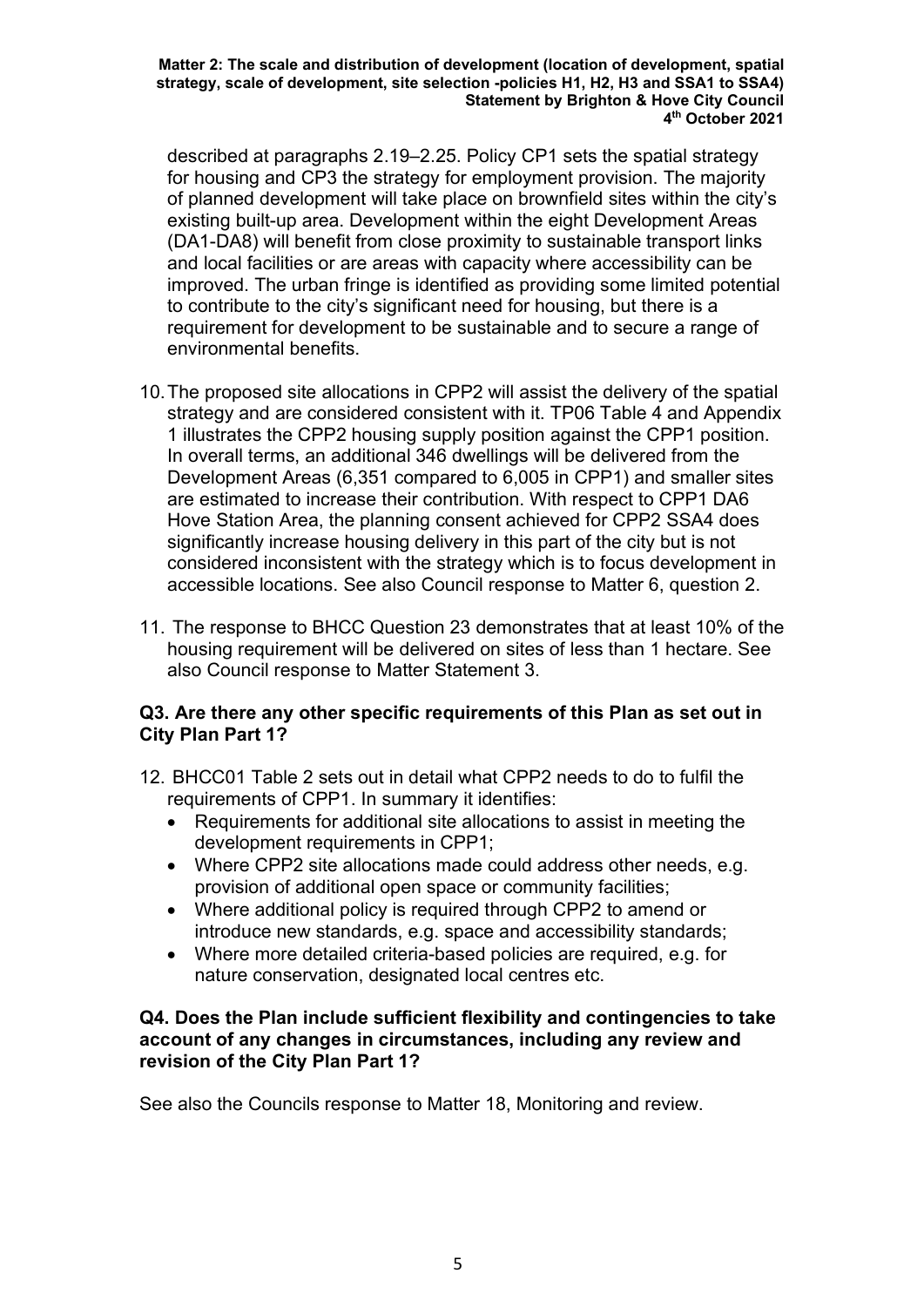- 13. The plan demonstrates that the CPP1 minimum housing requirement can be met with some flexibility / contingency. See also Council response to Matter 3.
- 14. The H1 site allocation housing figures are indicative recognising that detailed design considerations will inform development proposals and that because the majority are brownfield site opportunities other considerations (mix of uses, land contamination) may need to be addressed. Similarly, the H2 urban fringe site allocation figures are indicative as development proposals will need to be informed by detailed site assessments to ensure specific constraints are addressed and mitigation and environmental enhancements secured.
- 15. The strategic site allocations SSA1–SSA4 set out minimum requirements as these are more strategic development opportunities covering larger areas. Detailed design considerations will again inform the exact amount of development which could be greater than the minimum requirements.
- 16. Development management policies need to strike a considered balance between providing sufficient clarity and certainty for applicants/decision makers to know what is required for a proposal to be acceptable and the need for some flexibility to respond to changing circumstances. It is the council's view that these policies provide an appropriate balance.
- 17. A review of the CPP1 is programmed to commence next year as set out in the CD11 LDS. The CPP1 reached 5 years old in March 2021 and an assessment review process has been undertaken. This concluded that some policies require review whilst others would benefit from further review.

## Issue 2 Site selection

Q1. Was the methodology used to assess and select the proposed site allocations both in the urban area and urban fringe appropriate? Were reasonable alternatives considered and tested? Are the reasons for selecting the preferred sites and rejecting others clear? How did landscape and other constraints inform this process?

- 18. The methodology used in the site assessment and allocation process for all the CPP2 site allocations is set out in detail in TP07 Site Allocations Topic Paper.
- 19. The starting point for identifying potential allocations within the built-up area was the list of sites set out in ED15 Strategic Housing Land Availability Assessment (SHLAA), together with sites identified from various other sources set out in Table 1 of TP07. The process then progressed as follows: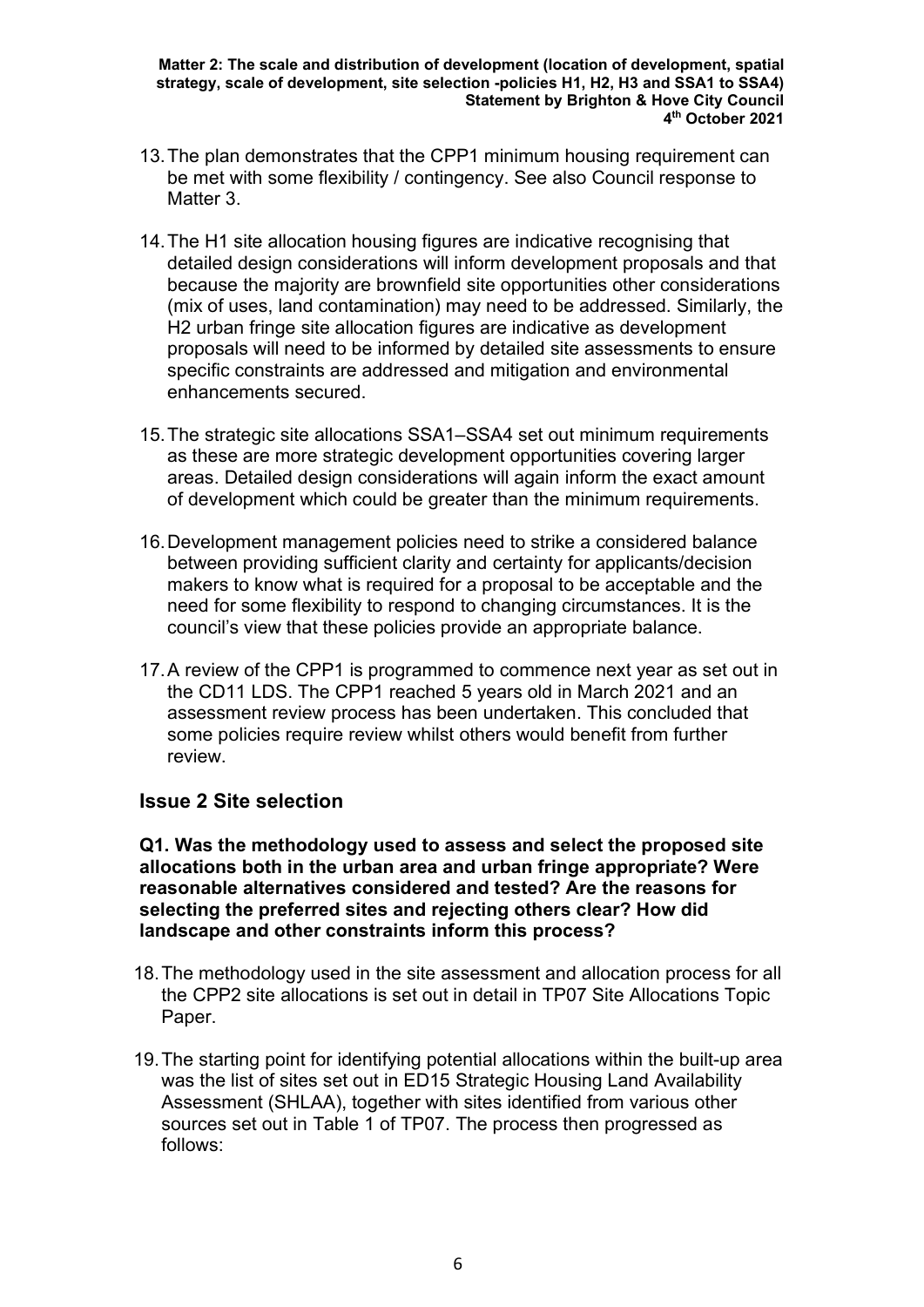- A 'call for sites' as part of the City Plan Part Two Scoping Paper (CD20) consultation in summer 2016.
- Elimination of sites already allocated, allocated for alternative uses or those with planning consent where construction had commenced.
- Exclusion of sites of less than 10 units or those considered undeliverable in the plan period.
- Review of sites against the recommendations in Chapter 4 of the ED17 Housing and Employment Land Study 2017.
- Detailed site appraisals based on sustainability appraisal criteria, taking account of constraints and opportunities to inform the decision whether or not to allocate, and whether for solely residential or mixed-use. The site proformas are set out in TP07 Appendix 3.
- Consultation on the proposed allocations in the Draft CPP2 at the Regulation 18 stage.
- Further consultation on proposed allocations on the Proposed Submission CPP2 at the Regulation 19 stage.
- 20. Following both consultation stages representations were considered and appropriate changes made to the site allocations. Summaries of the representations and actions taken following the Draft Plan stage are set out in TP07 pages 8-11, and for the Regulation 19 Proposed Submission stage pages 11-14.
- 21. Further sites proposed in representations at both consultation stages were assessed through the same SA site assessment process and proposed for allocation where appropriate (see Matter Statement 6, Q10). The council also encourages the submission of potential development sites on an ongoing basis for inclusion on the ED25 Brownfield Land Register.
- 22. The process has resulted in the identification of a significant number of developable sites in Policy H1. TP07 Appendix 1 summarises the outcome of the site assessment process for each site considered.
- 23. Reasonable alternative options for the approach to site allocation were considered and tested through the SA process, with the outcome set out in SD05a, section 5.8. The SA of options led to the approach of allocating all suitable sites that are developable within the plan period and can deliver 10 or more residential units.
- 24. Due to the city's constraints and limited land availability, no choices were made between sites, and no 'preferred' sites were allocated at the expense of others. If a site met the capacity criteria, was known to be available, suitable and achievable within the plan period, then it has been proposed for allocation. This proactive approach is intended to maximise the sustainable provision of housing through CPP2.
- 25. For urban fringe sites allocated in Policy H2 the process was slightly different and is set out in detail in section 5 of TP07. Reasonable